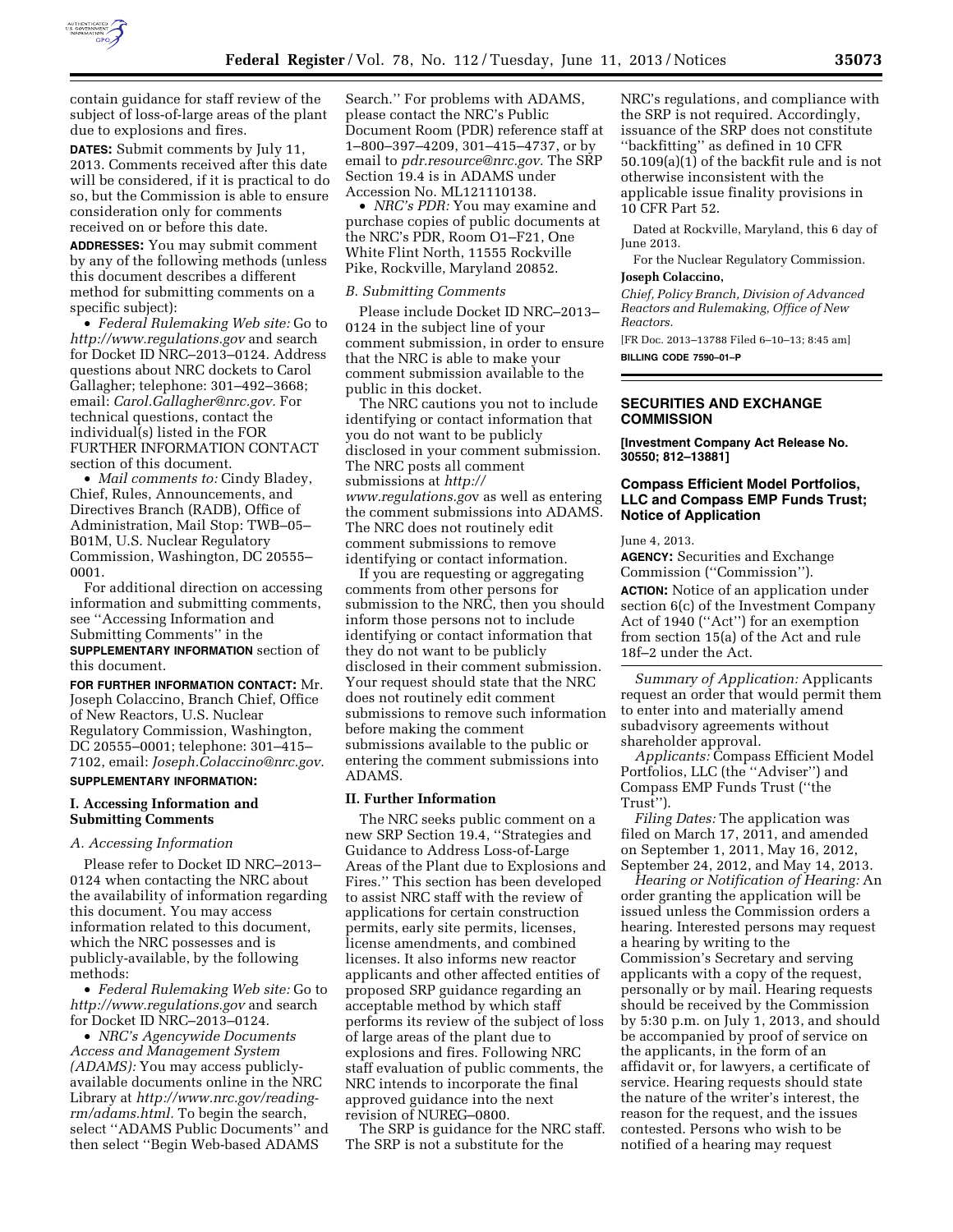notification by writing to the Commission's Secretary. **ADDRESSES:** Elizabeth M. Murphy,

Secretary, U.S. Securities and Exchange Commission, 100 F Street NE., Washington, DC 20549–1090. Applicants: Adviser, 213 Overlook Circle, Suite A–1, Brentwood, TN 37027; the Trust, 17605 Wright Street, Omaha, Nebraska 68130.

**FOR FURTHER INFORMATION CONTACT:**  Lewis Reich, Senior Counsel, at (202) 551–6919, or Jennifer L. Sawin, Branch Chief, at (202) 551–6821 (Division of Investment Management, Exemptive Applications Office).

**SUPPLEMENTARY INFORMATION:** The following is a summary of the application. The complete application may be obtained via the Commission's Web site by searching for the file number, or an applicant using the Company name box, at *[http://](http://www.sec.gov/search/search.htm) [www.sec.gov/search/search.htm](http://www.sec.gov/search/search.htm)* or by calling (202) 551–8090.

# **Applicants' Representations**

1. The Trust is organized as a Delaware statutory trust and is registered as an open-end management investment company currently comprising 23 series (the ''Compass Funds'').1 Each series of the Trust has its own investment objective, policies and restrictions, and each is managed by the Adviser and may be managed by various subadvisers.2

2Applicants request relief with respect to any existing or future series of the Trust and any other existing or future registered open-end management investment company or series thereof that (a) is advised by the Adviser; (b) uses the manager-ofmanagers structure described in the application (''Manager of Managers Structure''); and (c) complies with the terms and conditions of the application (together with the Compass Funds, the 'Funds'' and each, individually, a "Fund"). The only existing registered open-end management

2. The Adviser is a Tennessee limited liability company registered as an investment adviser under the Investment Advisers Act of 1940 (''Advisers Act''). It provides investment management services to the Compass Funds under an investment advisory agreement with the Trust (the ''Advisory Agreement'') and will provide investment management services to future Funds under substantially similar advisory agreements (the Advisory Agreement and the advisory agreement*s*  for any future Funds, together, the ''Advisory Agreements''). The terms of the Advisory Agreement with respect to the Compass Funds comply, and of other Advisory Agreements will comply, with section 15(a) of the Act. The Advisory Agreement with respect to the Compass Funds was approved by the board of trustees of the Trust (the board of trustees of any Fund, a ''Board''), including by a majority of the trustees who are not ''interested persons'' (as defined in section 2(a)(19) of the Act) of the Trust, any Fund or the Adviser (such trustees for any Fund, its ''Independent Trustees''), and by the initial shareholder of each of the Compass Funds in the manner required by sections 15(a) and (c) of the Act and Rule 18f–2 thereunder.3

3. Under the terms of the Advisory Agreements, the Adviser is responsible for the overall management of the business affairs of the Compass Funds' business affairs and selecting investments in accordance with the Compass Funds' respective investment objectives, policies and restrictions. For the investment management services that it provides to the Compass Funds, the Adviser receives the fee specified in the Advisory Agreements. The Advisory Agreement also permits the Adviser to retain one or more subadvisers for the purpose of managing all or a portion of the assets of the Compass Funds. Pursuant to this authority, the Adviser intends to enter into subadvisory agreements with certain unaffiliated subadvisers (''Subadvisers'', and such agreements, ''Subadvisory Agreements'') to provide investment advisory services to the Compass Funds. Each Subadviser to a Fund will be an ''investment adviser'' as defined in section 2(a)(20)(B) of the Act and registered as an investment adviser under the Advisers Act or not subject to such

registration.4 The Adviser will supervise and monitor the Subadvisers, allocate Fund assets to the Subadvisers and periodically recommend to the Board which Subadvisers should be retained or released. The Adviser will compensate the Subadvisers for a Fund out of the advisory fees that the Adviser receives from that Fund.

4. Applicants request an order to permit the Adviser, subject to Board approval, to select Subadvisers and enter into and materially amend Subadvisory Agreements without obtaining shareholder approval. The terms of the Subadvisory Agreements will comply fully with the requirements of section 15(a) of the Act and the Subadvisory Agreements will be approved by the Board, including a majority of the Independent Trustees as required under section 15(a) and section 15(c) of the Act. The Adviser will compensate each Subadviser out of the fees paid to the Adviser under the applicable Advisory Agreement.

5. The requested relief will not extend to any subadviser that is an affiliated person, as defined in section 2(a)(3) of the Act, of the Trust, a Fund or the Adviser (other than by reason of serving as a subadviser to one or more Funds) (''Affiliated Subadviser'').

6. The Funds will inform shareholders of the hiring of a new Subadviser pursuant to the following procedures (''Modified Notice and Access Procedures''): (a) Within 90 days after a new Subadviser is hired for any Fund, that Fund will send its shareholders either a Multi-manager Notice or a Multi-manager Notice and Multi-manager Information Statement; 5 and (b) the Fund will make the Multimanager Information Statement available on the Web site identified in the Multi-manager Notice no later than

 $^{\rm 1}\rm$  Those 23 series are Compass EMP U.S. 500 Volatility Weighted Fund, Compass EMP U.S. Small Cap 500 Volatility Weighted Fund, Compass EMP International 500 Volatility Weighted Fund, Compass EMP Emerging Market 500 Volatility Weighted Fund, Compass EMP REC Enhanced Volatility Weighted Fund, Compass EMP U.S. 500 Enhanced Volatility Weighted Fund, Compass EMP Long/Short Strategies Fund, Compass EMP International 500 Enhanced Volatility Weighted Fund, Compass EMP U.S. Long/Short Fund, Compass EMP Commodity Long/Short Strategies Fund, Compass EMP Commodity Strategies Volatility Weighted Fund, Compass EMP Managed Futures Strategy Fund, Compass EMP U.S. Long/ Short Fixed Income Fund, Compass EMP Long/ Short Fixed Income Fund, Compass EMP U.S. Enhanced Fixed Income Fund, Compass EMP Enhanced Fixed Income Fund, Compass EMP Ultra Short-Term Fixed Income Fund, Compass EMP Multi-Asset Balanced Fund, Compass EMP Multi-Asset Growth Fund, Compass EMP Alternative Strategies Fund, Compass EMP Balanced Volatility Weighted Fund, Compass EMP Growth Volatility Weighted Fund, and Compass EMP Conservative Volatility Weighted Fund.

investment company that currently intends to rely on the requested order are named as an Applicant.

<sup>3</sup>Other Advisory Agreements will be similarly approved. Applicants are not seeking any exemptions with respect to Advisory Agreements.

<sup>4</sup> If the name of any Fund contains the name of a Subadviser, the name of the Fund's Adviser will

<sup>&</sup>lt;sup>5</sup> The "Multi-manager Notice" will be modeled on a Notice of Internet Availability as defined in rule 14a–16 under the Securities Exchange Act of 1934 (''Exchange Act''), and specifically will, among other things: (a) Summarize the relevant information regarding the new Subadviser; (b) inform shareholders that the Multi-manager Information Statement is available on a Web site; (c) provide the Web site address; (d) state the time period during which the Multi-manager Information Statement will remain available on that Web site; (e) provide instructions for accessing and printing the Multi-manager Information Statement; and (f) instruct the shareholder that a paper or email copy of the Multi manager Information Statement may be obtained, without charge, by contacting the Funds.

A ''Multi-manager Information Statement'' will meet the requirements of Regulation 14C, Schedule 14C and Item 22 of Schedule 14A under the Exchange Act for an information statement. Multimanager Information Statements will be filed electronically with the Commission via the EDGAR system.